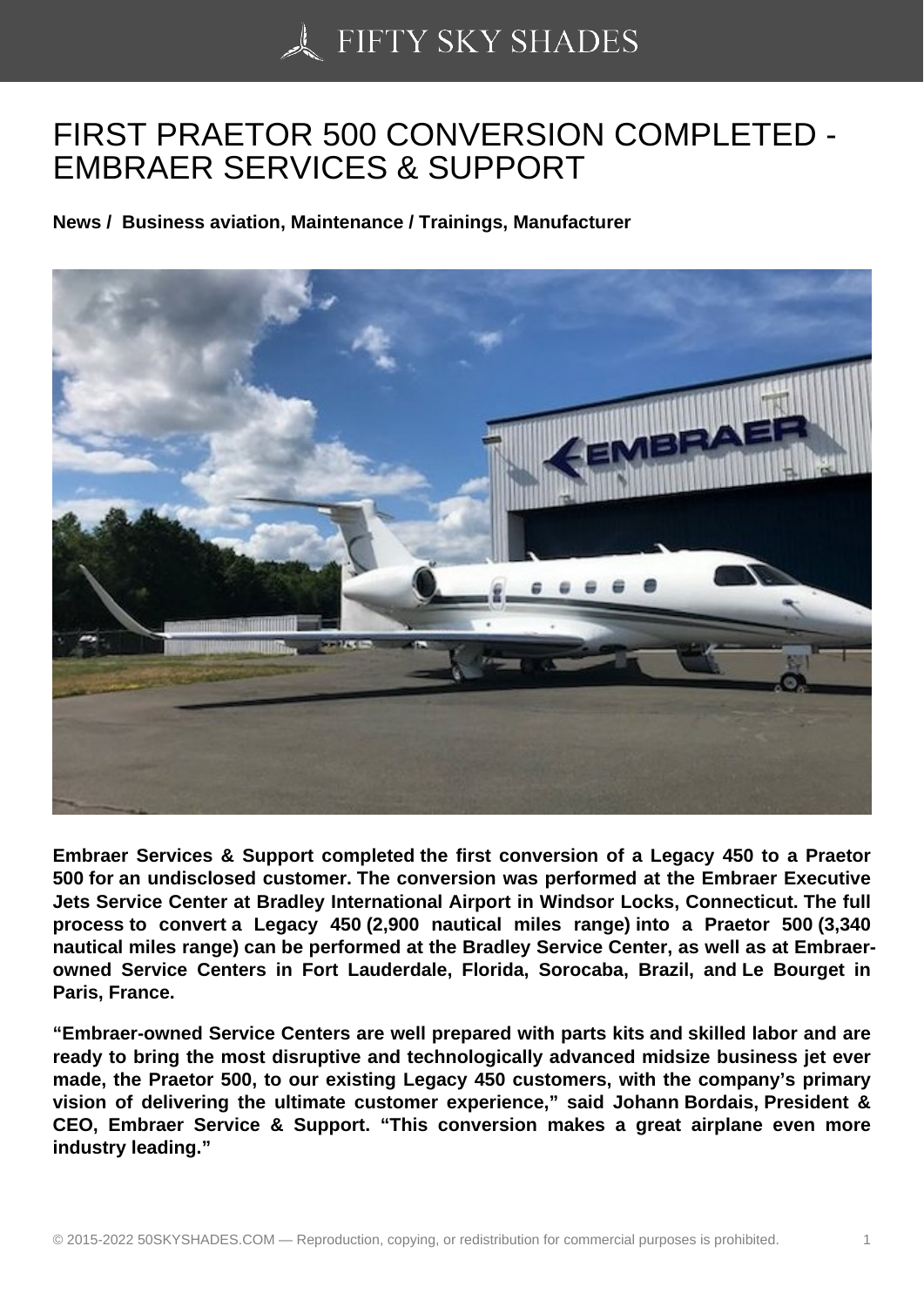

In order to generate the impressive range improvements synonymous with the Praetor 500, the level-sensing wiring in the fuel tanks were replaced, the over-wing gravity fueling ports were moved, the fuel-measurement system was relocated, and the wing ribs were reinforced to hold additional weight. These adjustments entailed updates to the flight control systems, including a new avionics load for the acclaimed Collins Aerospace Pro Line Fusion flight deck. Most noticeably, the iconic swept winglets of the Praetor were installed, and the placards and logos were replaced to officially convert the Legacy 450 into a Praetor 500. The conversion was made possible by the expertise of structures and avionics specialists, A&P mechanics, logistics teams, and engineers from Embraer operations around the globe.

With the Praetor 500 comes an unparalleled blend of technology, comfort, and performance. In terms of technology, the Praetor 500 features the industry-first E2VS ? a head-up display that combines synthetic and enhanced vision. Plus, it's the only midsize business jet with full fly-bywire flight controls and turbulence reduction capability. Comfort abounds in the Praetor 500 cabin as it's the only midsize business jet to feature a true six-foot-tall, flat-floor cabin, stone flooring, a wet galley, and a vacuum lavatory ? all with best-in-class baggage space. As for performance, the conversion to a Praetor 500 entails an intercontinental range of 3,340 nautical miles (6,186 km) with four passengers and NBAA IFR Reserves.